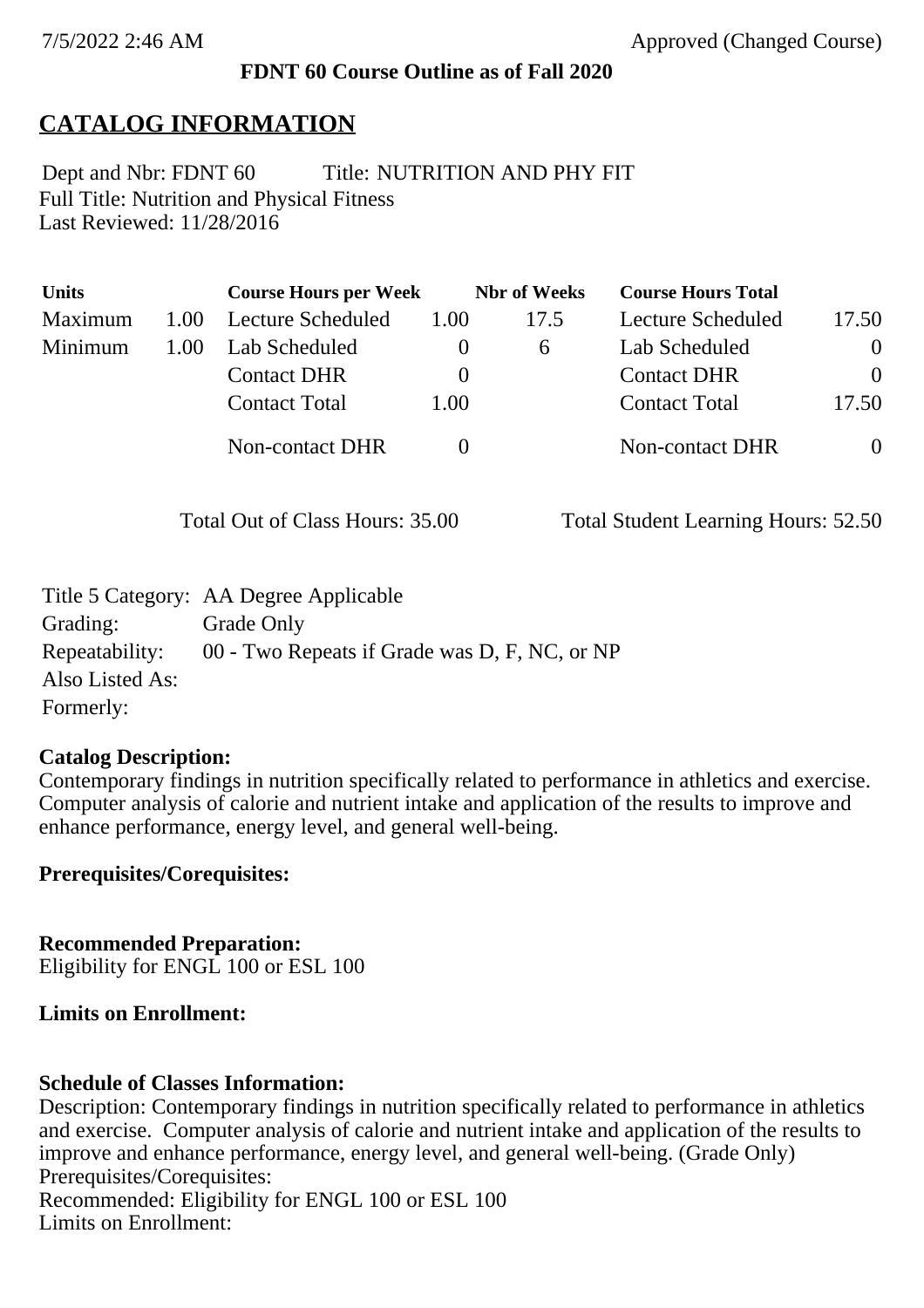# **ARTICULATION, MAJOR, and CERTIFICATION INFORMATION:**

| <b>AS Degree:</b><br><b>CSU GE:</b> | Area<br><b>Transfer Area</b> |            |                  | Effective:<br>Effective: | Inactive:<br>Inactive: |
|-------------------------------------|------------------------------|------------|------------------|--------------------------|------------------------|
| <b>IGETC:</b>                       | <b>Transfer Area</b>         |            |                  | Effective:               | Inactive:              |
| <b>CSU Transfer: Transferable</b>   |                              | Effective: | <b>Fall 1981</b> | Inactive:                |                        |
| <b>UC</b> Transfer:                 |                              | Effective: |                  | Inactive:                |                        |

## **CID:**

## **Certificate/Major Applicable:**

[Both Certificate and Major Applicable](SR_ClassCheck.aspx?CourseKey=FDNT60)

# **COURSE CONTENT**

## **Student Learning Outcomes:**

Upon completion of the course, students will be able to:

- 1. Plan a diet with optimal levels of nutrients to support moderate levels of physical activity, peak athletic performance and overall good health.
- 2. Choose food sources of nutrients to build and maintain optimal body composition to support lifelong health.

## **Objectives:**

Upon completion of this course, students will be able to:

- 1. Describe the basic mechanisms involved in energy production and storage in the body.
- 2. Discuss aerobic and anaerobic pathways in the body.
- 3. Describe the relationship between energy intake and expenditure needed to maintain energy balance.
- 4. Describe the importance of carbohydrate in a training diet.
- 5. Discuss the pros and cons of carbohydrate loading.
- 6. Describe the functions of lipids for moderate exercise, injury prevention and healing.
- 7. Describe the factors which contribute to atherosclerosis, and develop a personal strategy to minimize these factors.
- 8. Explain the functions of protein in the body related to physical activity.
- 9. Discuss the pros and cons of various types of nutritional supplements.
- 10. Describe the functions of vitamins and minerals in the body in relation to athletic performance, muscle building, and workout recovery, and identify the consequences of excessive intake.
- 11. Identify the major functions of water and explain the influence of proper hydration during exercise.
- 12. Discuss the interactions among the major electrolytes supporting normal blood pressure, muscle function and hydration.
- 13. Describe the effects of sugar, caffeine, and alcohol in athletic performance.
- 14. Plan a diet with optimal levels of carbohydrates, lipids, and protein for optimal physical fitness.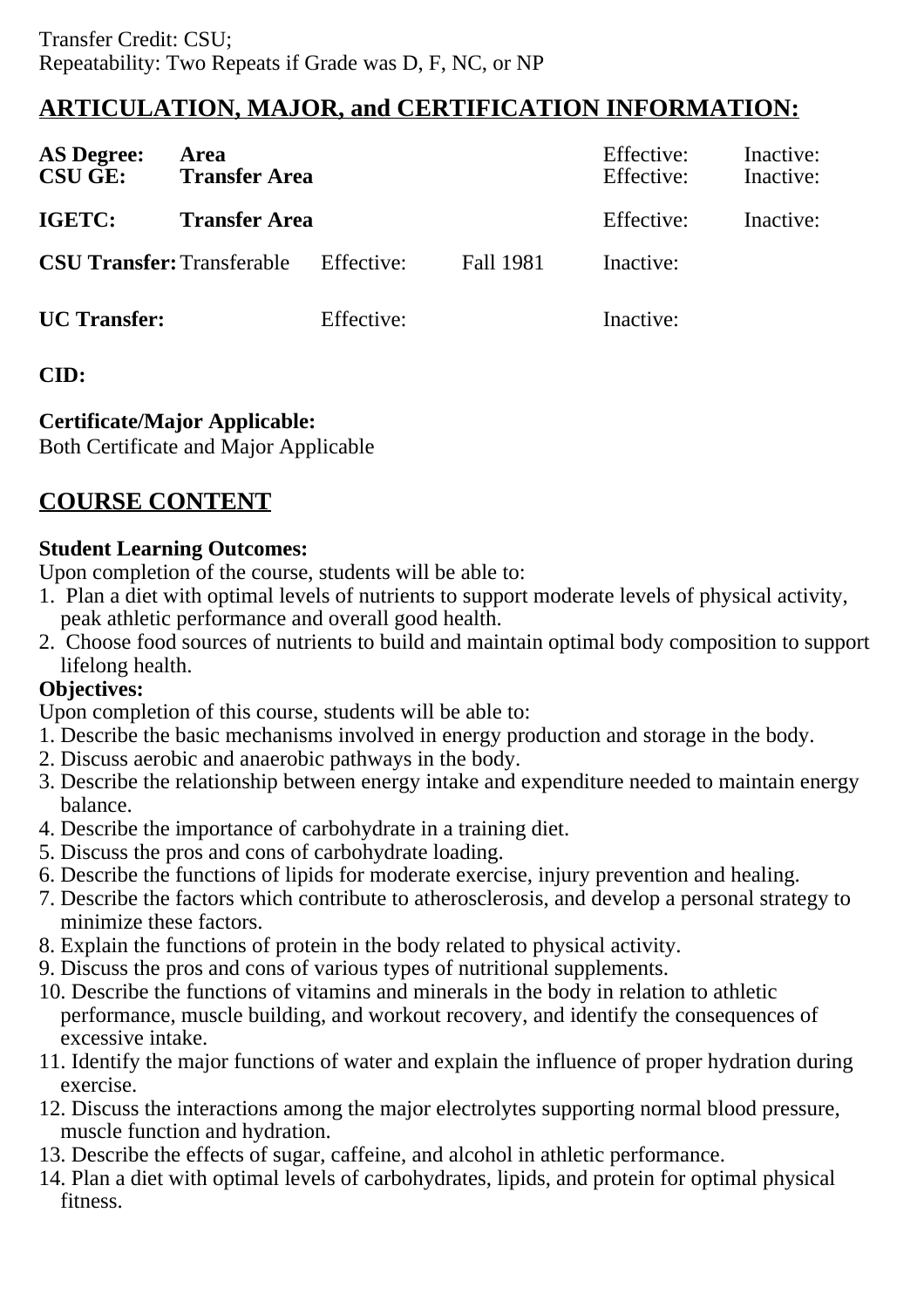## **Topics and Scope:**

- I. Metabolism and the Energy Pathways
	- A. The energy sources
	- B. Aerobic and anaerobic pathways
- II. Fuel Usage
	- A. Intensity
	- B. Duration
	- C. Fitness level
	- D. Peak athletic performance
- III. Carbohydrate
	- A. Training diet
	- B. Optimal carbohydrate: protein ratios for training and recovery
	- C. Carbohydrate loading
	- D. Food sources of carbohydrates
- IV. Fats
	- A. The importance of fat
	- B. Food sources of saturated and unsaturated fat
	- C. Cardiovascular disease
- V. Proteins
	- A. Protein needs and exercise
	- B. Food sources of proteins
	- C. Protein supplements
- VI. Vitamins and Minerals
	- A. Enery metabolism
	- B. Muscle recovery
	- C. Bone strength
- VII. Hydration
	- A. Hydration and exercise
	- B. Choice of fluid sources
	- C. Electrolyte balance
- VIII. Sugar, Caffeine and Alcohol
	- A. Sugar before and during exercise
	- B. The effect of caffeine on exercise
	- C. The effect of alcohol on exercise
- IX. Eating for Performance
	- A. Pre-exercise meals
	- B. Fuel and hydration during exercise
	- C. Fuel and hydration after exercise
	- D. Injury prevention
- X. Eating for Recovery
	- A. Maximizing alertness micronutrients and neurotransmitters
	- B. Glycogen repletion, rehydration, anti-inflammatories
- XI. Body Composition
	- A. Assessing body composition
	- B. Weight control and energy balance
	- C. Building muscle and limiting body fat

# **Assignment:**

1. Read chapters in text (20-30 pages per week) and answer assigned questions/complete in-class worksheets, class discussions